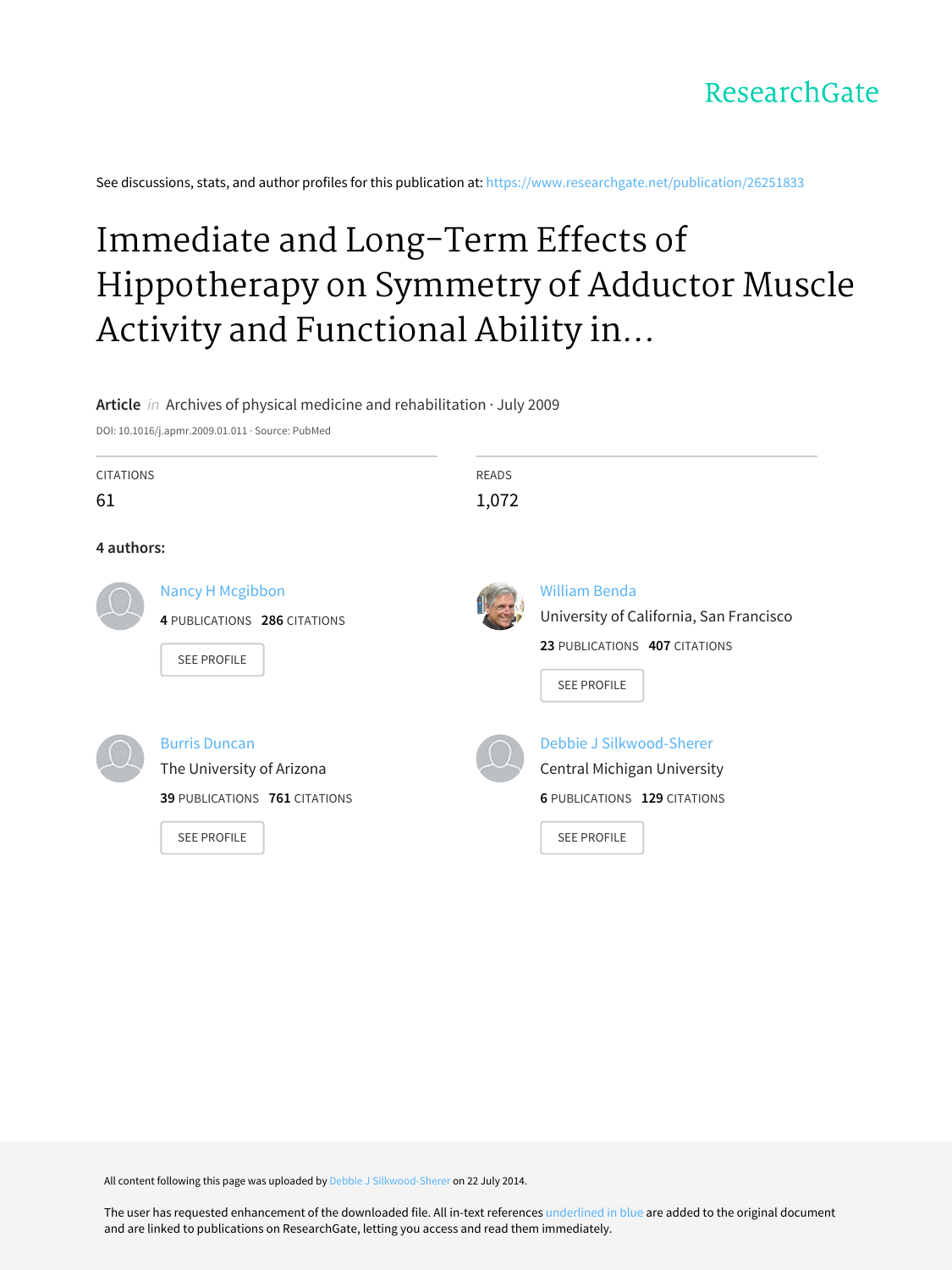# *ORIGINAL ARTICLE*

# **Immediate and Long-Term Effects of Hippotherapy on Symmetry of Adductor Muscle Activity and Functional Ability in Children With Spastic Cerebral Palsy**

*Nancy H. McGibbon, MS, PT, HPCS, William Benda, MD, Burris R. Duncan, MD, Debbie Silkwood-Sherer, PT, DHS, HPCS*

ABSTRACT. McGibbon NH, Benda W, Duncan BR, Silkwood-Sherer D. Immediate and long-term effects of hippotherapy on symmetry of adductor muscle activity and functional ability in children with spastic cerebral palsy. Arch Phys Med Rehabil 2009;90:966-74.

**Objectives:** To investigate the immediate effects of 10 minutes of hippotherapy, compared with 10 minutes of barrel-sitting, on symmetry of adductor muscle activity during walking in children with cerebral palsy (CP) (phase I). To investigate the longterm effects of 12 weeks of hippotherapy on adductor activity, gross motor function, and self-concept (phase II).

**Design:** Pretest/posttest randomized controlled trial plus clinical follow-up.

**Setting:** Outpatient therapy center.

**Participants:** Children with spastic CP (phase I:  $n=47$ ; phase II:  $n=6$ ).

**Interventions:** Phase I: 10 minutes of hippotherapy or 10 minutes of barrel-sitting; phase II: 12 weekly hippotherapy sessions.

**Main Outcome Measures:** Phases I and II: adductor muscle activity measured by surface electromyography. Phase II: gross motor function and self-perception profiles.

**Results:** Phase I: hippotherapy significantly improved adductor muscle asymmetry (*P*<.001; *d*=1.32). Effects of barrelsitting were not significant ( $P$ >.05;  $d$ =.10). Phase II: after 12 weeks of hippotherapy, testing in several functional domains showed improvements over baseline that were sustained for 12 weeks posttreatment.

**Conclusions:** Hippotherapy can improve adductor muscle symmetry during walking and can also improve other functional motor skills.

**Key Words:** Cerebral palsy; Electromyography; Horses; Movement; Muscle spasticity; Rehabilitation.

© *2009 by the American Congress of Rehabilitation Medicine*

0003-9993/09/9006-00879\$36.00/0

doi:10.1016/j.apmr.2009.01.011

CEREBRAL PALSY IS A disorder of movement and postural control that results from an insult to the developing fetal or infant brain. More than 70% of children in the United States with CP have spasticity, $\frac{1}{1}$  characterized by excessive muscle tone, velocity-dependent overactivity, restricted movement, and abnormal distribution of postural tone.<sup>[2,3](#page-8-0)</sup> Spasticity is typically distributed unevenly throughout the child's trunk and limbs and is thus a major cause of abnormal postures as well as left-right asymmetry between homologous muscle groups. In children with CP, imbalanced muscle activity may also result from muscle hypoextensibility, soft tissue contractures, spasticity in synergistic muscle groups, and compensatory postures. Of particular concern are the effects of spasticity and related impairments on the adductor muscles of the thigh.

In children with spastic CP, asymmetric and hyperactive adductor muscle activity may cause reduced hip range of motion, uneven bone growth, degenerative bone changes, hip subluxation, and possible dislocation.<sup>[4,5](#page-8-0)</sup> In addition, in ambulatory children adductor muscle imbalance can cause uneven weight-bearing, hip, knee, and ankle malalignment, painful joints, and postural asymmetries throughout the trunk, thus affecting midline orientation; balance; and normative, efficient walking.

Physical therapy for children with adductor spasticity is designed to promote a child's highest functional ability while minimizing the effects of adductor hyperactivity and asymmetrical weight-bearing in order to avoid secondary orthopedic complications related to these impairments. More aggressive interventions such as tendon release surgery, selective dorsal rhizotomy, baclofen, osteotomy, and injection of botulinum toxin offer improvement to some yet have the potential for adverse reactions.<sup>6-8</sup>

Hippotherapy is a physical therapy treatment strategy using equine movement. It has been used for over 25 years in the treatment of children with spastic CP<sup>9</sup> as well as other conditions such as multiple sclerosis, traumatic brain injury, developmental delay, muscular dystrophy, and sensory impair-ments.<sup>[10](#page-9-0)</sup> Previous studies have reported the benefits of equine movement for children with CP, including improved gross

**List of Abbreviations**

| <b>APA</b><br>CP.<br>EMG<br><b>GMFCS</b> | anticipatory postural adjustments<br>cerebral palsy<br>electromyography<br><b>Gross Motor Function Classification System</b> |
|------------------------------------------|------------------------------------------------------------------------------------------------------------------------------|
| GMFM-88                                  | Gross Motor Function Measure-88                                                                                              |
| ICE                                      | International Classification of Functioning,                                                                                 |
|                                          | Disability, and Health                                                                                                       |
| mV                                       | microvolts                                                                                                                   |
| sEMG                                     | surface electromyography                                                                                                     |
| <b>SPPC</b>                              | Self-Perception Profile for Children                                                                                         |
|                                          |                                                                                                                              |

From Therapeutic Riding of Tucson Therapy Services, Tucson, AZ (McGibbon); Institute for Children, Youth, and Families, Tucson, AZ (Benda); Department of Pediatrics, Arizona Health Sciences Center, Tucson, AZ (Duncan); Central Michigan University, Mt Pleasant, MI (Silkwood-Sherer).

Presented to the American Hippotherapy Association, April, 20-22, 2007, Atlanta, GA.

Supported by the National Institutes of Health/Department of Health and Human Services (project no. AT00008-05).

No commercial party having a direct financial interest in the results of the research supporting this article has or will confer a benefit on the authors or on any organization with which the authors are associated.

Reprint requests to Nancy H. McGibbon, MS, PT, HPCS, PO Box 647, Green Valley, AZ 85622, e-mail: *[nhmcgibbon@gmail.com.](mailto:nhmcgibbon@gmail.com)*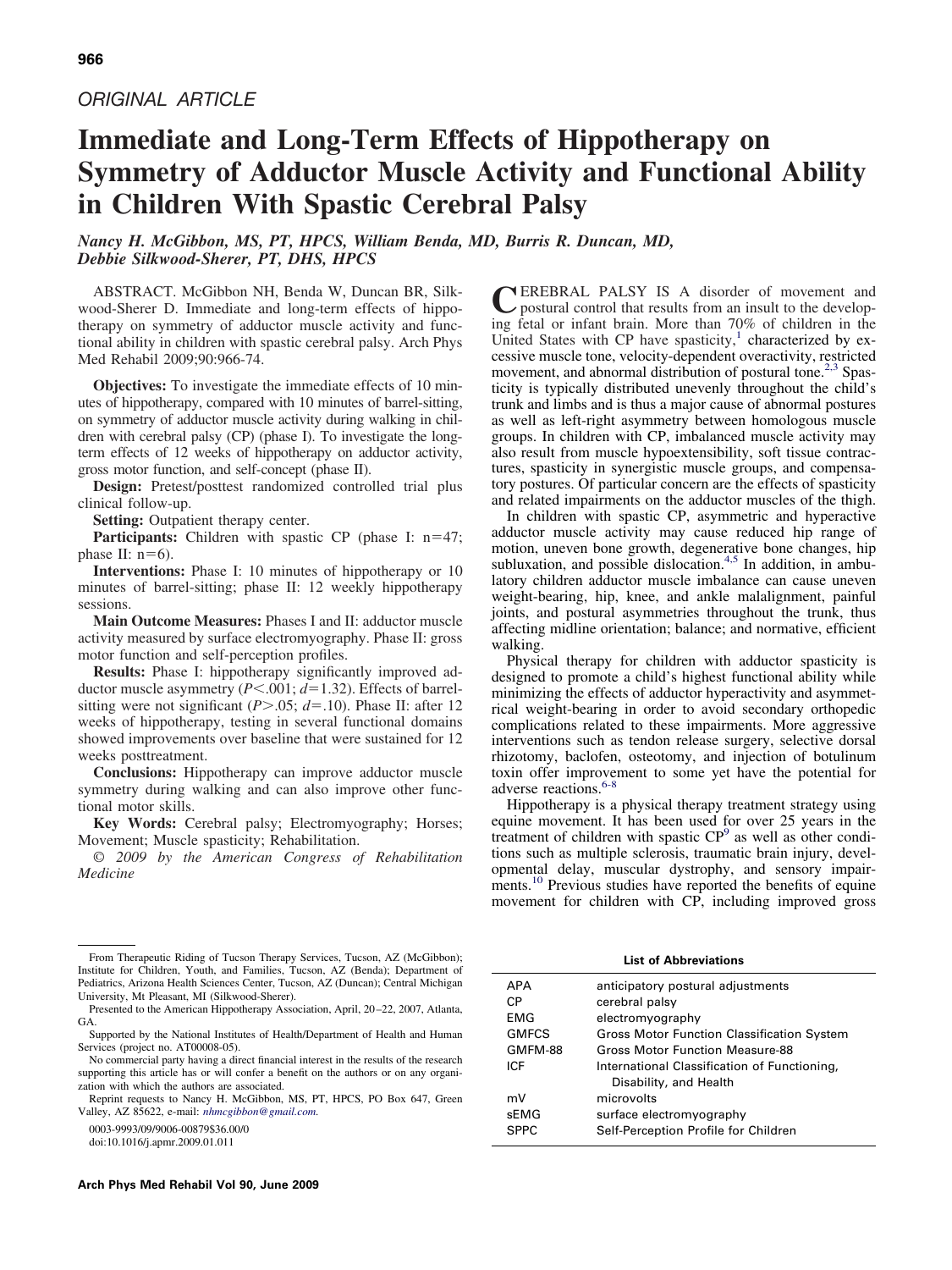motor function,  $11,12$  walking energy expenditure,  $11$  and trunk postural coordination.[13](#page-9-0) To our knowledge, no studies have focused specifically on adductor muscle activity using surface electromyography.

sEMG is a tool that is often used to study muscle activity as it relates to posture and movement because postural changes are known to affect sEMG recordings.<sup>[14](#page-9-0)</sup> Using sEMG, Al-Khabbaz et  $al<sup>15</sup>$  $al<sup>15</sup>$  $al<sup>15</sup>$  analyzed trunk and lower-extremity muscle activity and postural changes that result from carrying different backpacks. Aruin<sup>[16](#page-9-0)</sup> studied the effect of body asymmetry on APA during a standard load-release task. He found that the asymmetrical APA EMG patterns were associated with asymmetrical body positioning and concluded that body asymmetries play an important role in the control of upright posture.

An exploratory pilot study using surface EMG and previously carried out by this research group supported the assumption that children with CP may have more adductor asymmetry during typical walking than children with no disabilities. We first measured electrical activity of the adductor muscles in 9 children with spastic CP (age 4-9y) as they ambulated at self-selected speed along a marked walkway. The difference in mean mV between left and right adductor activity for each child was calculated and recorded as the child's asymmetry score. The higher the asymmetry score, the greater the difference between left and right adductor muscle activity for that child. The mean  $\pm$  SD of the asymmetry scores for the CP group was  $38.61 \pm 41.76$ mV (range=10.9-133.5mV; unpublished data). This wide range was not unexpected because of the marked individual clinical variability of children with spastic CP.[17](#page-9-0) For comparison, a group of 8 children with no known motor impairments (age= $6 - 10y$ ) were also tested during ambulation at self-selected speed. In contrast to the group with CP, the mean of the asymmetry scores  $\pm$  SD for the group with no disabilities was  $2.30 \pm 2.23$  mV (range=0.4 – 6.2mV), demonstrating that children with CP may have more adductor asymmetry than typically developing children.

In a larger pilot study, Benda et al<sup>18</sup> used remote sEMG to investigate the effects of hippotherapy on a variety of asymmetric muscle groups in 13 children with CP. Each child was randomized to either one 8-minute session on the horse or one 8-minute session sitting astride a stationary barrel. Muscle groups tested included posterior cervical paraspinals, thoracic paraspinals, and lumbar paraspinals, as well as the adductor and abductor muscle groups of the upper thigh. Using the data from the single most asymmetric muscle group for each child, the study demonstrated significant improvement in muscle symmetry for the hippotherapy group and no significant change in the group sitting astride the barrel. Although no single muscle group showed significant improvement across all children, the greatest improvement was found in the adductor muscles. These preliminary findings, plus the need for noninvasive treatment options for children with adductor spasticity and related muscle imbalance, provided the rationale for our current investigation.

#### **METHODS: PHASE I**

#### **Immediate Effects of Hippotherapy**

The purpose of phase I was to investigate the immediate effects of one 10-minute session of hippotherapy, compared with one 10-minute session of barrel-sitting, on symmetry of adductor muscle activity during walking in children with CP.

There were 3 specific aims: (1) to expand the pilot study by Benda et  $al<sup>18</sup>$  using a similar design but with a larger number of subjects, (2) to focus specifically on changes in adductor muscles, and (3) to enhance the scientific rigor of the Benda<sup>18</sup>

study by using digitized sEMG synchronized with videotape of all walking trials.

This study was a pretest/posttest randomized controlled trial. Effect sizes were estimated using our previous pilot study data.[18](#page-9-0) The effect size for the adductor muscles for walking was 1.67. Assuming a large effect size (.80), an alpha level of .05, and power of .80, a sample size of 52 was recommended.

#### **Participants**

Fifty-eight children were recruited through physician or physical therapist referrals. Forty-seven completed all testing, with 25 randomized to the horse group and 22 to the barrel group [\(fig 1\)](#page-3-0). Inclusion criteria consisted of (1) diagnosis of spastic CP made by a pediatric neurologist, (2) age 4 to 16 years, (3) ability to walk independently with or without an assistive device, (4) ability to comply with the study protocol and follow verbal directions, and (5) sufficient hip abduction to sit astride a horse or barrel with no evidence or report of hip dislocation. Exclusion criteria were (1) previous history of selective dorsal rhizotomy; (2) tonic clonic seizures (grand mal) uncontrolled by medication; (3) known allergy to horses, dust, or electrode adhesive; (4) surgical procedures, BTX-A injections, or lower-extremity casting within 6 months prior to testing; and (5) hippotherapy or horseback riding experience within 6 months prior to testing [\(table 1,](#page-3-0) phase I subject demographics).

Randomization was performed by an independent research assistant and allocated by order of enrollment. Assignments were revealed to participants only after completion of pretests. The study was conducted at an outpatient hippotherapy center accredited by North American Riding for the Handicapped Association. It was under the direction of a physical therapist (N.H.M.) certified as a Hippotherapy Clinical Specialist by the American Hippotherapy Certification Board. Pretesting and posttesting, including electrode application, were administered by an experienced pediatric physical therapist masked to the randomization. Prior to signing informed consents, full explanation of all procedures was provided to each child and to parents or caregivers. The study was approved by the Institutional Review Board of the University of Arizona.

Prior to baseline testing, each child was rated using the  $GMFCS<sup>19</sup>$ : level I, walks without restrictions; level II, walks without assistive devices but with some limitations; level III, walks with assistive devices; or level IV, walks short distances with assistive devices or uses powered mobility (see [table 1\)](#page-3-0). The rating system was employed to evaluate the potential relationship between degree of treatment response and level of disability.

#### **Interventions**

*Hippotherapy (treatment arm: one 10-minute session of hippotherapy).* Either a small or a medium-size horse with exemplary temperament; soundness; and free, rhythmic, symmetrical walking movement was used to accommodate variations in the size of the children. The horse was fitted with a pad and surcingle, and the child was placed sitting in a forward astride position. A horse handler led the horse on a designated circular track at a steady walk for 10 minutes, 5 minutes in each direction. A typical 30-minute hippotherapy session consists of an initial period of 5 to 10 minutes of passive muscle relaxation and postural adjustments solely in response to the horse's movement, followed by position changes and active exercises directed by the therapist.<sup>11</sup> This study, however, was deliberately designed to measure adductor activity after only the first 10 minutes on the horse in order to avoid additional extraneous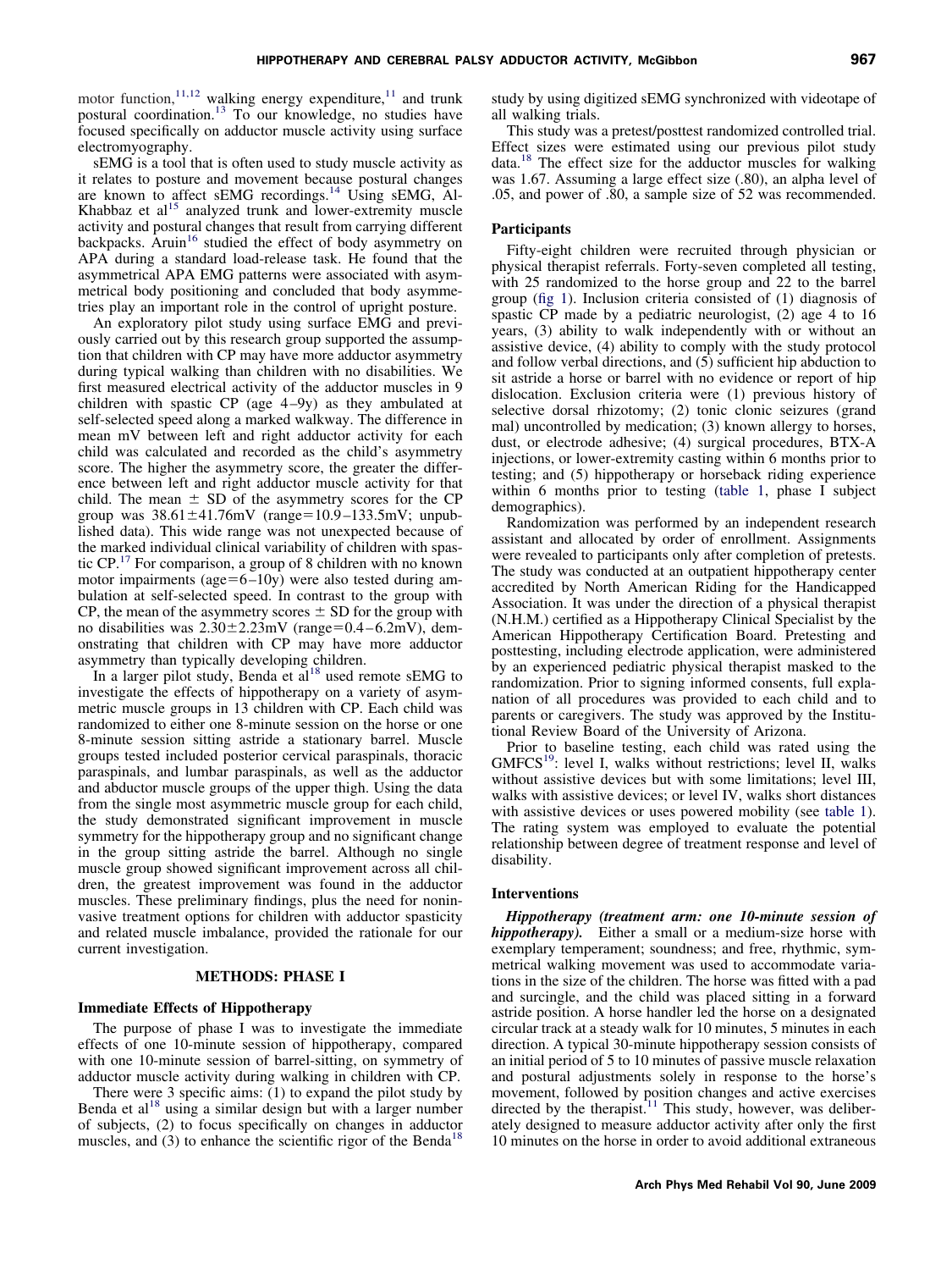<span id="page-3-0"></span>

variables resulting from position changes and therapist interaction with the child. A physical therapist and an assistant walked on either side of the child for security but did not

**Table 1: Phase I Subject Demographics**

| Demographics     | Horse Group    | <b>Barrel Group</b> | Summary   |
|------------------|----------------|---------------------|-----------|
| Sex (n)          |                |                     |           |
| Male             | 16             | 11                  | 27        |
| Female           | 9              | 11                  | 20        |
| Age              |                |                     |           |
| Mean             | 8y5mo          | 8y8mo               | <b>NA</b> |
| Range            | 4y1mo–16y8mo   | 4y0mo-13y6mo        | <b>NA</b> |
| Diagnosis (n)    |                |                     |           |
| Spastic diplegia | 12             | 13                  | 25        |
| Spastic          |                |                     |           |
| quadriplegia     | 7              | $\overline{2}$      | 9         |
| Spastic          |                |                     |           |
| hemiplegia       | 4              | 3                   | 7         |
| Mixed            | $\overline{2}$ | 4                   | 6         |
| GMFCS (n)        |                |                     |           |
|                  | 14             | 13                  | 27        |
| Ш                | 4              | 5                   | 9         |
| Ш                | $\overline{2}$ | 3                   | 5         |
| IV               | 5              | 1                   | 6         |
|                  |                |                     |           |

Abbreviation: NA, not applicable.

**Fig 1. CONSORT flowchart.**

provide postural support to the child. Each child was fitted with a safety helmet, regardless of randomization.

*Stationary barrel (control arm: one 10-minute session of barrel-sitting).* A stationary barrel comparable to a bolster found in a typical physical therapy clinic was created from a 55-gal drum (208.2L) approximating the girth of a horse, covered with a fleece pad, and mounted on supports at the approximate height of an average horse. A television with video cassette recorder playing a horse video was mounted in front of the barrel to encourage the child to maintain forward attention and quiet sitting. The child sat astride the barrel as if it were a horse, with the identical team of 3 assistants in place for the requisite 10 minutes. The children randomized to the barrel protocol received a reward ride on the horse after the completion of all testing and data collection.

#### **Outcome Measure and Testing Protocol**

*Surface electromyography.* Electrodes were applied symmetrically and bilaterally to the adductor muscle groups of the upper thigh according to standard placement guidelines.<sup>[20](#page-9-0)</sup> The leads were connected to a small transmitter, which was carried by an assistant so as not to encumber the child during testing. Each child was instructed via standardized verbal instructions to walk at self-selected speed (the way you would normally walk) for 2 trials, 1 down and 1 back, along a 20-foot marked walkway. Throughout each trial, EMG data from adductor muscle activity as well as time-linked videography of the child's walking were recorded and saved to a computer. A walk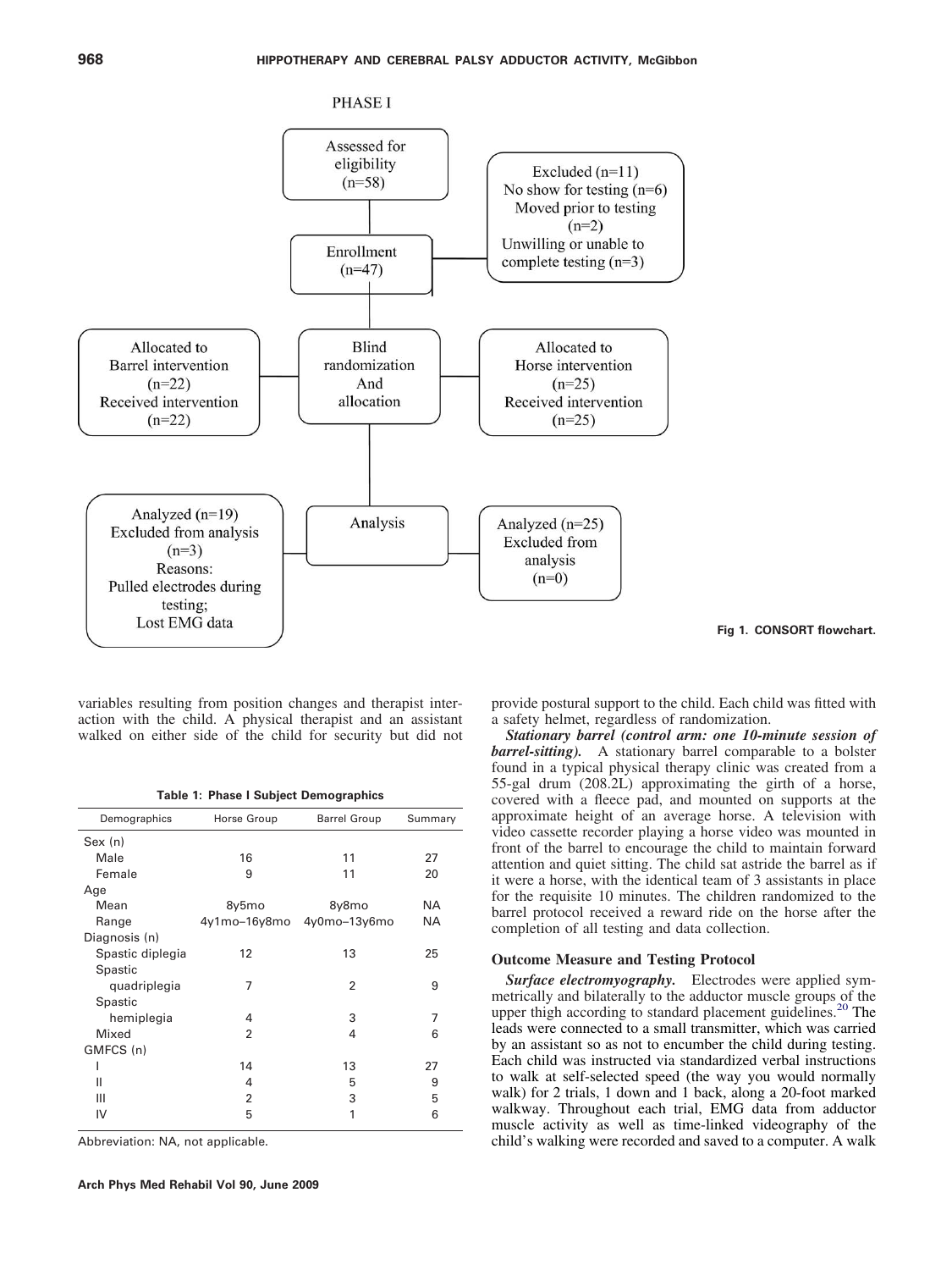|    |   | I  |
|----|---|----|
| ۰. | ٦ |    |
| ×  | × | w  |
| v  | ٠ | ۰. |

<span id="page-4-0"></span>

| Group       | Test          | n  | Mean Asymmetry<br>Scores (mV) | 95% Confidence Interval | Wilcoxon (7) Transformed<br>to z Score | <b>Exact Significance</b><br>(2-tailed) | <b>Effect Size</b><br>Cohen d |
|-------------|---------------|----|-------------------------------|-------------------------|----------------------------------------|-----------------------------------------|-------------------------------|
| <b>HPOT</b> | Pretreatment  | 25 | 111.21                        | 39.97-182.45            |                                        |                                         |                               |
|             | Posttreatment | 25 | 65.39                         | 5.21-125.07             |                                        |                                         |                               |
|             | Change        |    | ↓45.82                        |                         | $.322$ (T=10.67)                       | $.000*$                                 | $1.32^{+}$                    |
| Barrel      | Pretreatment  | 19 | 129.07                        | 65.19-192.95            |                                        |                                         |                               |
|             | Posttreatment | 19 | 130.29                        | 33.29-228.70            |                                        |                                         |                               |
|             | Change        |    | $\uparrow$ 1.92               |                         | $-3.511$ (T=8.70)                      | $.768^{\dagger}$                        | .10                           |

**Table 2: Within-Group Comparison of Mean Asymmetry Scores**

\*Statistically significant decrease in adductor asymmetry in the hippotherapy group (*P<*.001).<br>†No significant decrease in adductor asymmetry in the hippotherapy group (*P>*.05).<br>‡Very large effect size

Very large effect size.

trial was repeated if children played, waved an arm, turned their heads, or walked in an atypical manner (per parent or caregiver). Walking was unassisted by the therapist, but children were allowed to use their usual assistive devices if necessary and were asked to walk toward the parent or caregiver in order to facilitate a straight path of travel and forward visual attention. For each trial, the first 3 continuous full strides after start-up and prior to slow-down were marked and analyzed from, for example, left heel strike to left heel strike. Absolute differences in mV rather than percent of maximal voluntary contraction were recorded and used for analysis because the electrodes were not removed and replaced between assessments and because the focus of the study was the asymmetry of the actual muscle activity. For each child, the preintervention walking trials were used as the reference activity for comparison to the postintervention trials, an alternative normalization procedure that can be used for comparing muscle activity within the same subject during dynamic activities.

After the pretests, sealed envelopes were opened to reveal randomization. Twenty-five children were randomized to the hippotherapy intervention, and 22 children were randomized to the barrel intervention. The electrodes were left in place during both interventions. After the intervention, the child performed the posttest walking trials on the marked walkway with the same standardized instructions. Test-retest reliability of .93 to .99 has been reported for 1 setting when electrodes are not replaced between trials.<sup>2</sup>

Remote sEMG data were collected via dual disposable Ag/ AgCl wet-gel snap electrodes.<sup>a</sup> The electrodes were figure 8-shaped with an adhesive area of  $4cm \times 2.2cm$  (1.575in $\times$ .866in). The diameter of each of the 2 circular conductive areas was 1cm (.394in), and the interelectrode distance was 2cm (7.87in). The electrodes were placed parallel to the fiber orientation of each muscle group tested. The signal was recorded with a multichannel telemetric EMG system (Telemyo<sup>a</sup>) with an amplifier bandwidth of 10 to 500Hz, input impedance more than 10 MedOhms, and minimum common mode refection of 85dB. Raw data were sampled at 1000Hz with a 12-bit A/D converter

card<sup>b</sup> along with video data (MyoVideo<sup>a</sup>) and stored in a laptop personal computer for later analysis. Video data were collected with a camcorder and digitized using Dazzle Digital Video Creator.<sup>c</sup> Prior to analysis, the raw data were full-wave–rectified and smoothed with RMS 20ms (MyoResearch 2.02<sup>a</sup>). This same software was then used to calculate the mean EMG value for each trial.

#### **Data Aggregation and Analysis**

The two 3-stride segments were averaged to obtain 1 score (in mean mV) of muscle activity for the left adductors and 1 score for the right adductors. In the case of children who were unable or unwilling to ambulate 2 lengths of the walkway, 1 trial was accepted if a minimum of 3 strides was obtained, because 3 strides of EMG data per participant have been determined to be as reliable as  $12 \text{ strides}$ .<sup>23</sup> The absolute difference in mean mV between left and right adductor activity level for each child was calculated for the pretests and posttests and recorded as the child's pretest or posttest asymmetry score. The higher the asymmetry score, the greater the difference between left and right adductor muscle activity for that child. A group mean or average was determined by adding all of the childrens' asymmetry scores in each group (hippotherapy or barrel) for both preassessments and postassessments.

Data were analyzed using SPSS  $15.0<sup>d</sup>$  with exact analysis package. After visual inspection of the data and analysis using the Kolmogorov-Smirnov test, it was determined that the groups did not have a normal distribution of data. Therefore, 2-tailed nonparametric tests of the Wilcoxon signed-rank test (*T*) (the smallest of the 2 sum of ranks) and the Mann-Whitney *U* test were used to assess within-group and between-group changes, respectively.<sup>[24](#page-9-0)</sup>

## **RESULTS: PHASE I**

#### **Within-Group Analysis**

After hippotherapy, the mean decrease (improvement) in the adductor muscle asymmetry score was 45.82mV, demonstrat-

**Table 3: Between-Group Comparison of Mean Asymmetry Scores**

| Test          | Group         | n  | Median | Range       | Mann-Whitney U | <b>Exact Significance</b><br>(2-tailed) | <b>Effect Size</b><br>Cohen d |
|---------------|---------------|----|--------|-------------|----------------|-----------------------------------------|-------------------------------|
| Pretreatment  | Hippotherapy  | 25 | 50.00  | 7.37-830.79 |                |                                         |                               |
|               | <b>Barrel</b> | 19 | 89.77  | 1.45–472.52 | 206.00         | .467*                                   | .22                           |
| Posttreatment | Hippotherapy  | 25 | 19.31  | 0.83-731.36 |                |                                         |                               |
|               | <b>Barrel</b> | 19 | 50.51  | 0.72-894.34 | 147.00         | $.032^+$                                | $.71*$                        |

\*No significant difference between the groups pretreatment (*P*.05). †

<sup>†</sup>Statistically significant difference between the groups posttreatment (*P*<.05).<br><sup>‡</sup>l arge offect size

Large effect size.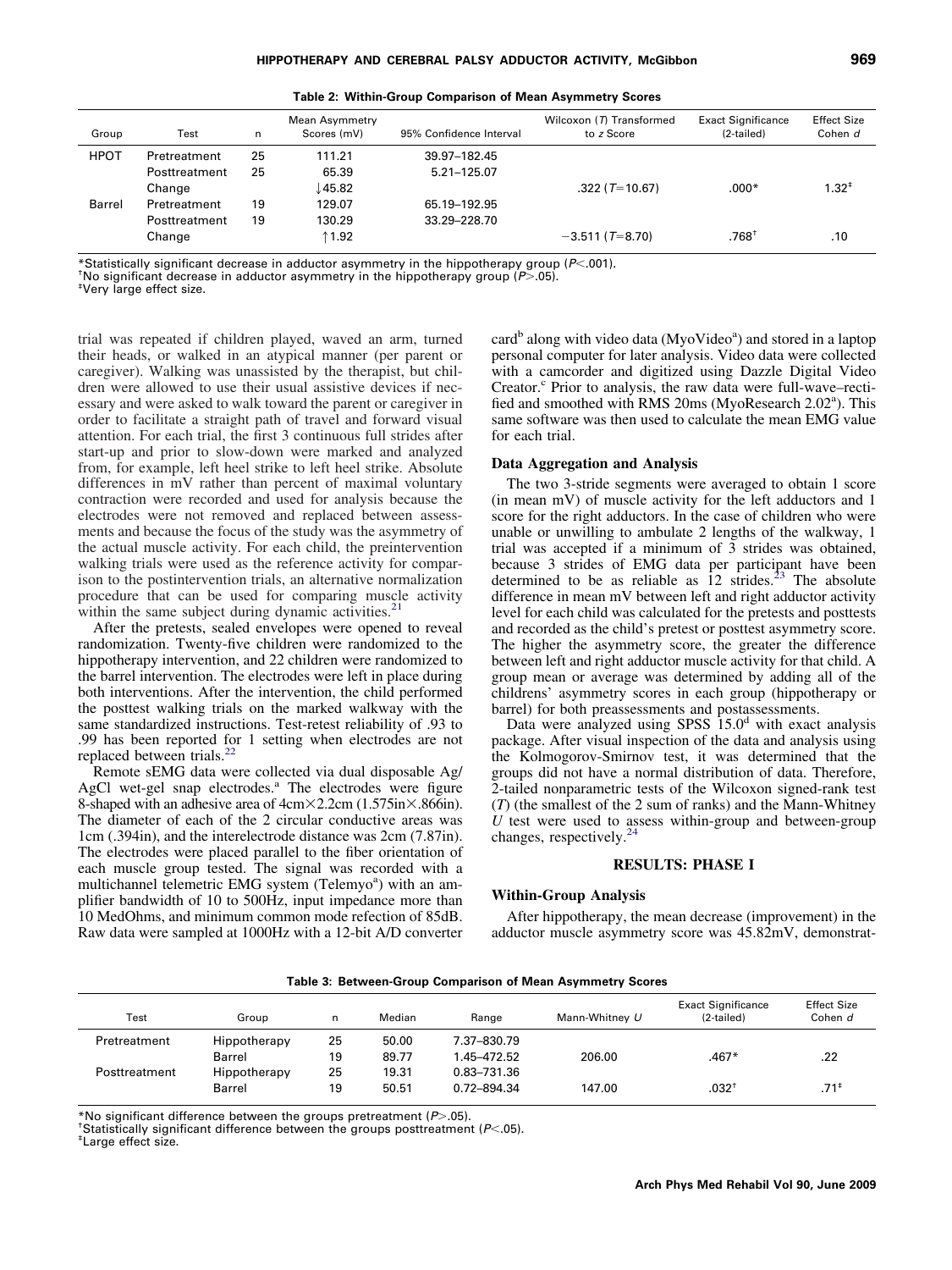**Table 4: Phase I Changes in Symmetry of Adductor Muscle Activity: Number of Children According to GMFCS Level**

|              |               | Horse Group |               | <b>Barrel Group</b> |
|--------------|---------------|-------------|---------------|---------------------|
| <b>GMFCS</b> | <b>Better</b> | Worse       | <b>Better</b> | Worse               |
| Level I      | 12            |             |               | h                   |
| Level II     | 3             |             |               |                     |
| Level III    | 2             | 0           |               |                     |
| Level IV     | 5             |             |               |                     |

ing a statistically significant improvement in symmetry during ambulation. The barrel-sitting group had a slight mean increase (decline) in the adductor muscle asymmetry score of 1.92mV. This change was not significantly different, indicating no effect on symmetry of muscle activity during walking after barrel-sitting [\(table 2\)](#page-4-0).

#### **Between-Group Analysis**

There was no difference in adductor muscle asymmetry between the groups prior to the interventions of hippotherapy or barrel-sitting. After intervention, the hippotherapy group demonstrated significantly less adductor muscle asymmetry than the barrel-sitting group [\(table 3\)](#page-4-0).

After the 10-minute hippotherapy intervention, children in all GMFCS levels showed improved adductor muscle symmetry, including the 2 children with level III and the 5 children with level IV (table 4). None of the children in GMFCS levels III and IV responded positively to the barrel. The interaction between groups and GMFCS levels was not significant because there was an insufficient number in each of the subcategories.

#### **METHODS: PHASE II**

#### **Long-Term Effects of Hippotherapy**

Evidence of immediate improvement in symmetry of adductor muscle activity during walking after a single hippotherapy session may suggest strategies for the physical therapy and orthopedic treatment of children with spastic CP. It is logical, however, to question whether the positive effects on adductor symmetry occur over a series of hippotherapy sessions and are sustained after hippotherapy has been discontinued. Thus, phase II of the study was designed to answer this question with a smaller number of children.

#### **Phase II Participants**

As children were recruited and enrolled in phase I of the study, they were invited, in order of enrollment, to also participate in phase II, a 36-week study. The first 6 children to accept all study conditions were accepted for both phases. The selection was done prior to phase I randomization and testing to

| $T1*$ |                 |              |                  | T4 |
|-------|-----------------|--------------|------------------|----|
|       | <b>Baseline</b> | Hippotherapy | Posthippotherapy |    |
|       | 12 weeks        | 12 weeks     | 12 weeks         |    |

**Fig 2. Phase II testing (T) intervals. \*T1phase I pretest.**

avoid bias in selecting children who might be deemed responsive to hippotherapy and good candidates for this type of intervention. They received free hippotherapy services for their participation and were required to obtain a complete physician's referral and evaluation prior to participation in the 12 weeks of treatment. Phase II subject demographics are outlined in table 5.

#### **Phase II Design and Intervention**

Phase II was a 36-week repeated-measures design divided into three 12-week segments: baseline (no hippotherapy), treatment, and posttreatment (no hippotherapy). The 6 children each received a once-weekly session of hippotherapy for 12 weeks during the treatment portion of the 36-week protocol. The children were tested on all measures at 4 intervals: T1 (the EMG data for T1 were the phase I pretest and marked the beginning of the 36 weeks of phase II), T2 (12 weeks later just prior to the intervention), T3 (after 12 weeks of intervention), and T4 (12 weeks after the termination of the intervention) (fig 2).

The hippotherapy treatment followed a standard 30-minute (approximately) hippotherapy protocol,<sup>[11](#page-9-0)</sup> which was modified to address each child's treatment goals. During initial warm-up, the child relaxed to the horse's rhythmic movement and adjusted to the feel of a dynamic centered sitting position. At this stage, the horse's walk was in straight lines and gentle curves. Gradually the challenge to the child was increased by modifications to the movement: introduction of figures such as circles or serpentines to challenge lateral weight shift and midline postural control, lengthening the horse's stride to transmit greater movement amplitude through the child's pelvis and trunk, accelerating/decelerating the walk to challenge anticipatory or feedback postural control, and walking on uneven terrain to incorporate predictive visual environmental cues. Specific exercises were also added as appropriate: changing position on the horse to improve dynamic postural control, core stability, and motor planning (eg, backward sit, supine to sit, trunk rotation, and side-sit) and upper-extremity exercises for stretching, reaching, and crossing midline. After the initial few sessions, the children in this study used a saddle and stirrups to facilitate lower-extremity strengthening, graded midrange control, and coordination through exercises such as partial stand in the stirrups (slight hip and knee flexion) with or without arm

**Table 5: Phase II Subject Demographics**

| Subject no. | Age $(y)$ | Sex | Type of CP                                       | <b>GMFCS</b> | <b>Walking Aids/Orthotics</b>                 |
|-------------|-----------|-----|--------------------------------------------------|--------------|-----------------------------------------------|
|             | b         | M   | Spastic diplegia                                 |              | <b>Bilateral AFOs</b>                         |
|             |           |     | Spastic diplegia                                 | Ш            | Posterior walker; bilateral AFOs              |
|             | 8         | M   | Spastic quadriplegia with mild athetoid movement | Ш            | Posterior walker                              |
| 4           | 9         |     | Spastic diplegia                                 | Ш            | No aids or orthotics                          |
| 5           | 9         | M   | Spastic diplegia                                 | Ш            | Posterior walker; bilateral AFOs              |
| 6           | 12        | M   | Spastic quadriplegia                             | IV           | Posterior walker with seat;<br>bilateral AFOs |

Abbreviations: AFO, ankle-foot orthosis; F, female; M, male.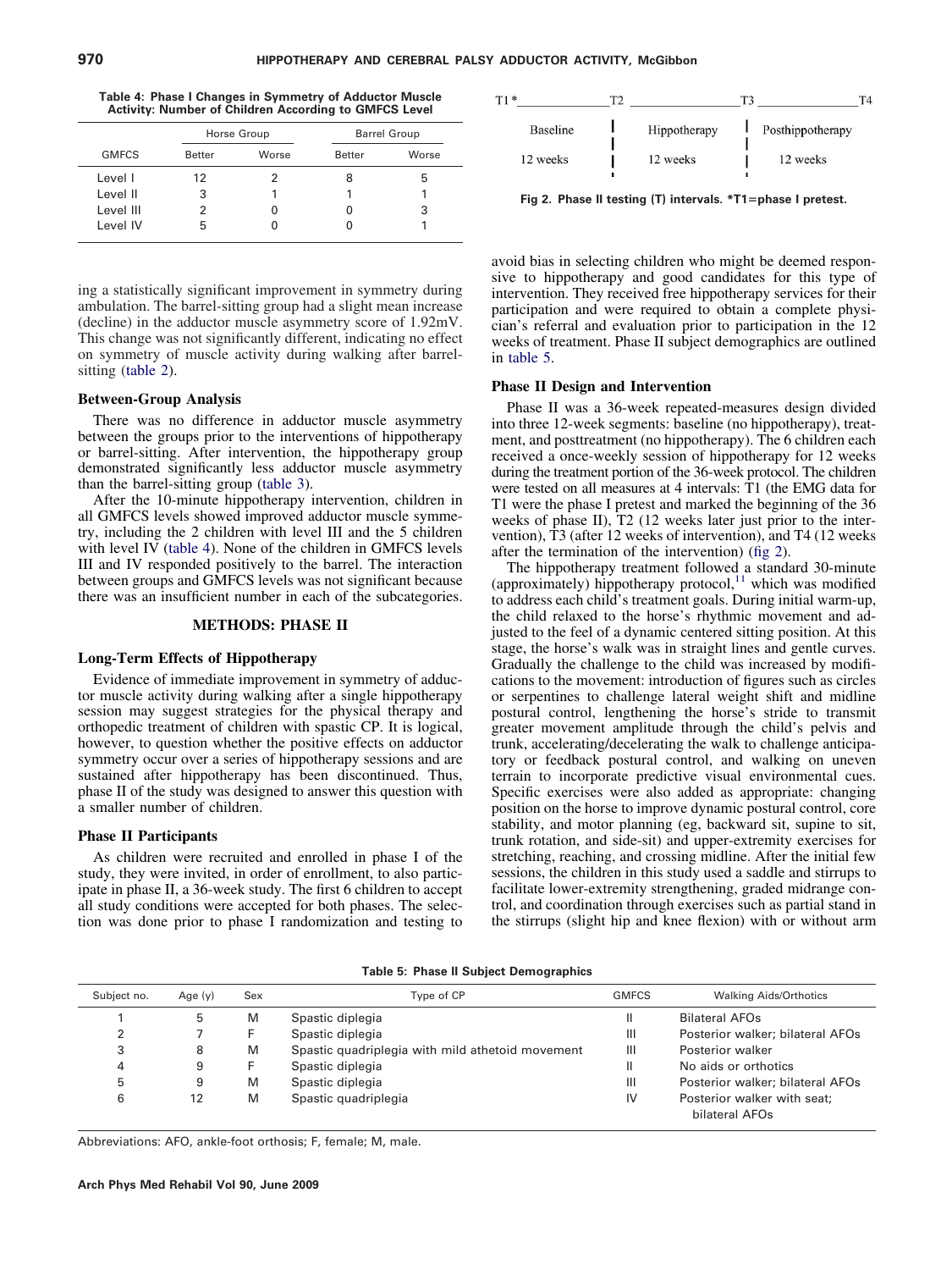<span id="page-6-0"></span>support and sit-stand-sit. The level IV child required moderate to maximum assistance with the stirrup exercises and was unable to perform position changes. The session concluded with a short cool-down phase as needed.

All parents agreed to continue the child's usual therapies and activities throughout the 36 weeks of phase II, and no surgeries or BTX-A treatments were planned or occurred during the study.

#### **Outcome Measures and Testing Protocols**

A current disablement model, the World Health Organiza-tion's ICF,<sup>[25](#page-9-0)</sup> suggests an interrelationship among body function (such as spasticity and adductor asymmetry), activities/ tasks, and life participation. Based on this model, we hypothesized that if improved adductor symmetry were sustained, a child's ability to perform functional motor activities might improve as well as feelings about self-competence. Phase II included the following outcome measures for the following domains.

*Adductor muscle activity using surface electromyography.* All methodology for sEMG placement and recording was as described in phase I of the study, with the exception of the sEMG normalization procedure and the lack of an immediate posttest. In phase I of the study, the preintervention walking trial sEMG data were used as the reference activity for comparison to the postintervention trials because the electrodes were not removed during the single testing session. For phase II, sEMG data for each walking trial were normalized to the peak voluntary contraction with a 500-ms window using MyoResearch software. This normalization method is appropriate for repeated measures of dynamic movement.<sup>21</sup>

*Gross Motor Function Measure-66.* This measure is a 66-item version of the GMFM-88 that was developed and validated as an evaluative assessment of gross motor function in children with cerebral palsy. It has shown the same good reliability and validity as the GMFM-88, but with fewer test items and improved interval scoring.<sup>[26](#page-9-0)</sup> We elected to test all children with their customary orthoses in order to test their highest functional ability. The physical therapist performing the assessments had 30 years of experience in pediatrics and extensive clinical use of the GMFM and was additionally trained using the GMFM training CD-ROM.

**Table 6: Phase II Adductor Muscle Asymmetry Scores\* at Each Testing Interval**

| Subject | 12 Weeks<br>Pre-HPOT<br>Τ1 | Immediately<br>Pre-HPOT<br>T2 | Immediately<br>Post-HPOT<br>T3 | 12 Weeks<br>Post-HPOT<br>T4 |
|---------|----------------------------|-------------------------------|--------------------------------|-----------------------------|
|         | 11.6                       | 13.2                          | 3.95                           | 2.35                        |
| 2       | 10.5                       | 8.7                           | 6.1                            | 6.75                        |
| 3       | $14.3^{+}$                 | 8.3                           | 7.2                            | 5.3                         |
| 4       | 9                          | 7.5                           | 3.93                           | 5.65                        |
| 5       | 3.55                       | 4.65                          | $7.3^*$                        | 3.8                         |
| 6       | 7.4                        | 8.7                           | 3.2                            | 2.55                        |

NOTE: Scores represent percent peak voluntary contraction. Abbreviation: HPOT, hippotherapy.

\*Decreasing score indicates improved symmetry.

† At T1, subject 3 was very anxious and showed increased spasticathetoid movement during testing. This might explain the unusually high baseline (T1) asymmetry score compared with T2.

‡ After 4 weeks of hippotherapy, subject 5 announced that he would no longer be using his walker and refused to use it for further testing. At T3, he walked 1 trial completely unaided, although with obvious increased left-right trunk flexion during lateral weight shift. This asymmetric gait was reflected in his increased adductor asymmetry scores, which eventually dropped to baseline levels, T4, while he continued ambulating without the walker.

**Table 7: Phase II: GMFM66 Scores at Each Testing Interval**

| Subject | 12 weeks<br>Pre-HPOT<br>Τ1 | Immediately<br>Pre-HPOT<br>Т2 | Immediately<br>Post-HPOT<br>тз | 12 weeks<br>Post-HPOT<br>T4 |
|---------|----------------------------|-------------------------------|--------------------------------|-----------------------------|
| 1       | 56.62                      | 56.86                         | 63.33                          | 65.33                       |
| 2       | 51.85                      | 50.62                         | 54.38                          | 53.62                       |
| 3       | 47.68                      | 47.09                         | 50.62                          | 52.62                       |
| 4       | 65.63                      | 65.33                         | 70.39                          | 68.86                       |
| 5       | 58.56                      | 59.86                         | 63.63                          | 64.98                       |
| 6       | 44.31                      | 46.32                         | 49.21                          | 50.09                       |

Abbreviation: HPOT, hippotherapy.

*The Self-Perception Profile for Children, ages 8 to 13, and the Pictorial Self-Perception Profile for Young Children, ages 4 to 7.* These assessments are in self-report format for children with or without disabilities, with content validity estab-lished on more than 2000 children.<sup>[27](#page-9-0)</sup> Reliability across all subscales ranged from .73 to .86. The scales are designed to assess children's self-judgments across different domains by having the child indicate, through pictures or written description, which imaginary child is more like the tested child. The instrument for the younger children has been modified to be more developmentally appropriate for that age group.<sup>28</sup> Scoring for both self-perception profiles is on a scale of 1 to 4, with 1 indicating low perceived competence and 4 indicating high perceived confidence. For each domain, the 6 items are scored and totaled, and a mean score for each domain is then calculated. The domains are listed in tables 8 and [9.](#page-7-0)

#### **Data Analysis**

Because of the small number of subjects in phase II and the variability of ages and characteristics, test results are reported in table or chart format for visual analysis.

| Table 8: Pictorial Self-Perception Profile for Young Children |
|---------------------------------------------------------------|
|---------------------------------------------------------------|

|                             | 12 Weeks<br>Pre-HPOT<br>T1 | Immediately<br>Pre-HPOT<br>T <sub>2</sub> | Immediately<br>Post-HPOT<br>T3 | 12 Weeks<br>Post-HPOT<br>T4 |
|-----------------------------|----------------------------|-------------------------------------------|--------------------------------|-----------------------------|
| Subject 1                   |                            |                                           |                                |                             |
| Peer acceptance<br>Physical | 3.33                       | 3.5                                       | 3.5                            | 3                           |
| competence                  | 3.33                       | 3                                         | 2.6                            | 3.3                         |
| Maternal                    |                            |                                           |                                |                             |
| acceptance                  | 1.67                       | 2                                         | 2.5                            | 1.8                         |
| Global self-                |                            |                                           |                                |                             |
| worth*                      | 3.5                        | 3.8                                       | 4                              | 3.6                         |
| Subject 2                   |                            |                                           |                                |                             |
| Peer acceptance             | 3.67                       | 3.8                                       | 3.6                            | 4                           |
| Physical                    |                            |                                           |                                |                             |
| competence                  | 3.5                        | 3.5                                       | 4                              | 4                           |
| Maternal                    |                            |                                           |                                |                             |
| acceptance                  | 3.67                       | 3.5                                       | 4                              | 3.6                         |
| Global self-                |                            |                                           |                                |                             |
| worth*                      | 3.17                       | 3                                         | 4                              | 4                           |

NOTE: Age 4y to 7y mean scores at each testing interval for each domain.

Abbreviation: HPOT, hippotherapy.

\*Feelings about self that are independent of a specific area of competence.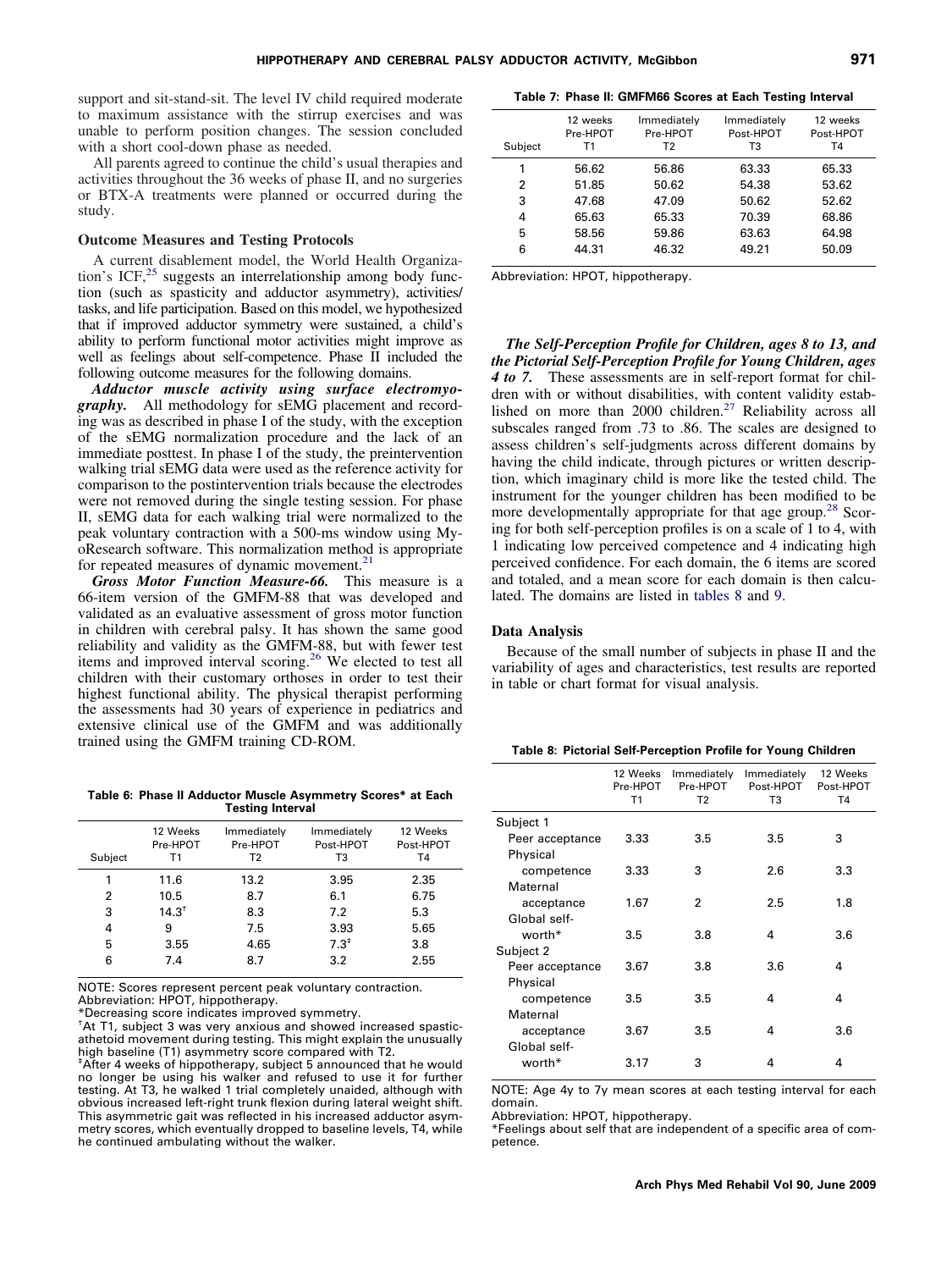<span id="page-7-0"></span>

|                       | 12 Weeks<br>Pre-HPOT T1               | Immediately<br>Pre-HPOT T2 | Immediately<br>Post-HPOT T3 | 12 Weeks<br>Post-HPOT T4 |  |
|-----------------------|---------------------------------------|----------------------------|-----------------------------|--------------------------|--|
| Subject 3             | Unable to comply with test directions |                            |                             |                          |  |
| Subject 4             |                                       |                            |                             |                          |  |
| Cognitive competence  | 2.66                                  | 2.16                       | 2.2                         | 2.67                     |  |
| Social acceptance     | 3                                     | 3.66                       | 3.8                         | 3.8                      |  |
| Athletic competence   | 2.33                                  | 1.8                        | 1.5                         | 1.3                      |  |
| Physical appearance   | 3.66                                  | 3.66                       | 3.5                         | 3.67                     |  |
| Behavioral acceptance | 3.5                                   | 3.16                       | 3.8                         | 4                        |  |
| Global self-worth*    | 2.83                                  | 3.66                       | 3                           | 3.8                      |  |
| Subject 5             |                                       |                            |                             |                          |  |
| Cognitive competence  | 3.5                                   | 2.8                        | 3.5                         | 3.16                     |  |
| Social acceptance     | 3.16                                  | 4                          | 4                           | 3.83                     |  |
| Athletic competence   | 1.66                                  | 1.33                       | 2.3                         | 2.83                     |  |
| Physical appearance   | 3                                     | 3.16                       | 3.3                         | 3.30                     |  |
| Behavioral acceptance | 2.33                                  | 4                          | 4                           | 4.00                     |  |
| Global self-worth*    | 3                                     | 3.8                        | 3.8                         | 4.00                     |  |
| Subject 6             |                                       |                            |                             |                          |  |
| Cognitive competence  | 3.5                                   | 3.66                       | 3.5                         | 4                        |  |
| Social acceptance     | 3.16                                  | 3.33                       | 2.8                         | 2.33                     |  |
| Athletic competence   | 1.66                                  | 2.16                       | 3.5                         | 3.33                     |  |
| Physical appearance   | 3                                     | 3.16                       | 3.6                         | 3                        |  |
| Behavioral acceptance | 2.33                                  | 2.66                       | 3.8                         | 3                        |  |
| Global self-worth*    | 3                                     | 2.66                       | 3.6                         | 3.33                     |  |

**Table 9: Self-Perception Profile for Children**

NOTE: Age 8y to 13y mean scores at each testing interval for each domain.

Abbreviation: HPOT, hippotherapy.

\*Feelings about self that are independent of a specific area of competence.

#### **RESULTS: PHASE II**

#### **Adductor Asymmetry**

After 12 weeks of weekly hippotherapy, 4 of 6 children (subjects 1, 2, 4, 6) showed improved adductor muscle symmetry during walking. The improvement was maintained 12 weeks posthippotherapy. Subject 3 did not show baseline stability, so improvement posttreatment is open to question. Subject 5 did not show improved adductor symmetry after hippotherapy, but this may be a result of extraneous factors (see [table](#page-6-0) [6,](#page-6-0) footnotes).

#### **Gross Motor Function Measure**

All 6 children improved on the Gross Motor Function Measure-66 and maintained improved function over baseline 12 weeks posttreatment [\(table 7\)](#page-6-0). One child began walking without a walker for the first time after 4 weeks of hippotherapy. Figure 3 shows the changes in the GMFM scores after the hippotherapy phase compared with the baseline and posttreatment phases.

#### **Self-Perception Profiles**

The results for these tests were varied. Five of the 6 children completed all Self-Perception Profiles (subjects 1, 2, 4, 5, 6), and all improved in at least 1 area (tables 8 and 9). Subject 3 did not complete this testing. During initial testing attempts, he frequently looked away from the pictures as if unwilling or unable to understand the questions.

#### **DISCUSSION**

This study demonstrates that hippotherapy may be an effective treatment tool for reducing adductor muscle asymmetry in children with spastic cerebral palsy. The effect size of the phase I hippotherapy intervention (1.32) is considered very

large and has been described as a difference that is grossly observable.[29](#page-9-0) On several occasions, this positive effect was observed by family members with comments about how much better the child appeared to be walking for the posthippotherapy walking trials: "He looks more balanced," or, "She seems to be walking more easily."

The rhythmic, left-right symmetrical walking movement of the horse could be the critical factor, repeatedly shifting the child back and forth across midline, while the girth of the horse provides gentle, sustained stretch to spastic adductor muscles. The powerful thrusts of the horse's legs provide strong vestibular and proprioceptive stimulation and heighten body awareness, while repeated small postural adjustments help the child gain a more normative sense of midline and symmetrical weight-bearing.

However, improved adductor symmetry alone does not explain the children's improved ability to perform motor tasks, particularly because 2 of the subjects did not improve adductor



**Fig 3. GMFM-66 score changes after baseline, treatment, and posttreatment phases.**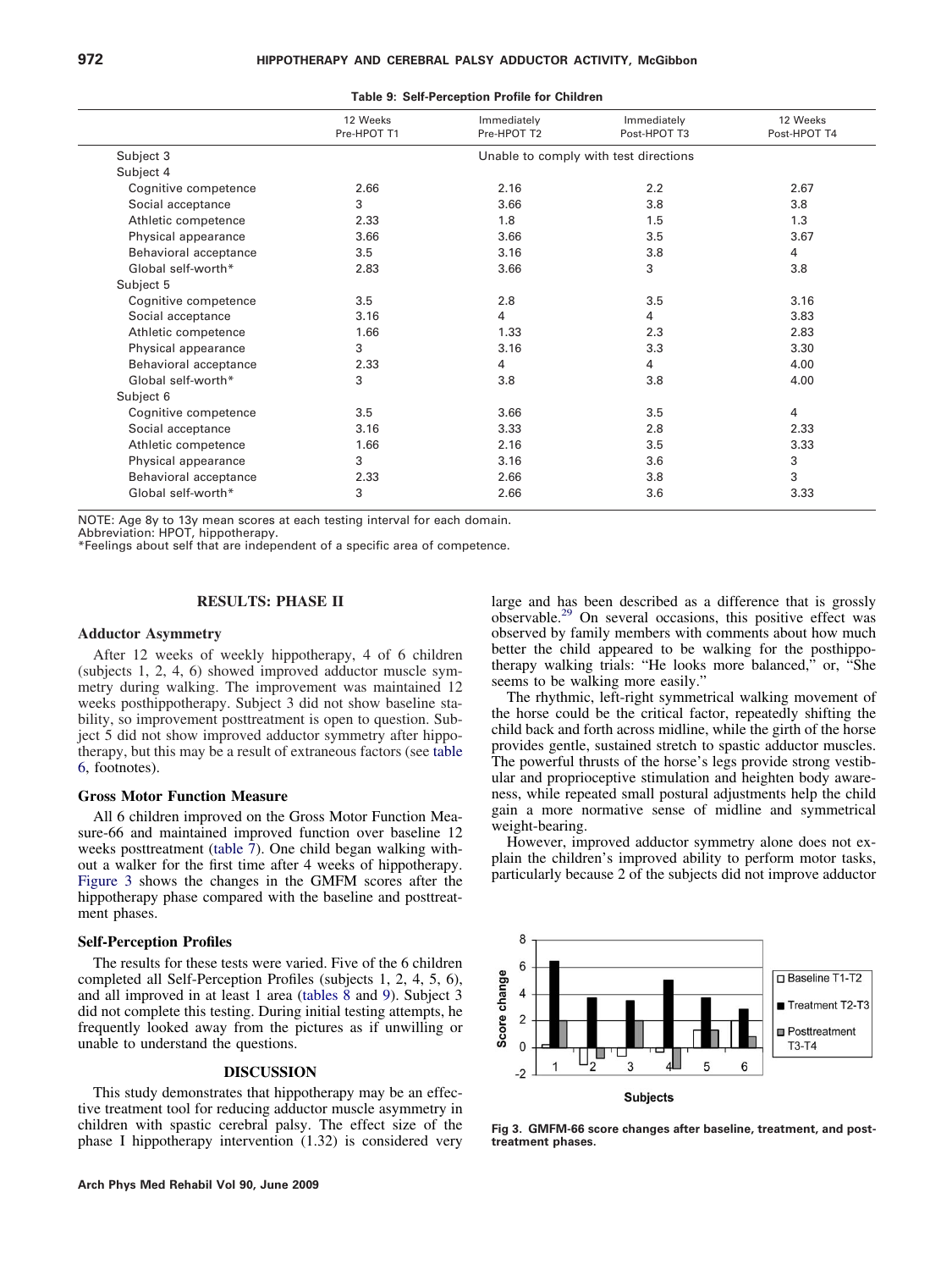<span id="page-8-0"></span>muscle symmetry over 12 sessions, yet did improve in gross motor function. Further research might focus on additional impairments that are thought to be positively affected by hippotherapy, such as muscle tone, trunk coordination, core stabilization, mobility, and sensory organization, as factors contributing to improved motor function. Changes in feelings of self-competence also merit further study, particularly as they relate to a child's willingness to explore and learn new motor activities.

Undoubtedly, many impairments related to multiple systems are affected by the horse's movement and rhythm, and the therapist's chosen strategies in directing the equine movement are essential to the success of hippotherapy. For example, as a child adapts to the movement and begins to sit symmetrically on the horse, the therapist carefully modifies the horse's movement and/or child's position to promote greater postural challenges and to facilitate the development of new or more finely tuned motor strategies relevant to the child's specific treatment goals. An average-size horse takes 90 to 110 steps a minute, requiring the child to shift weight and make subtle postural adjustments with every step. The 2700 to 3300 stepping repetitions over a typical 30-minute session, combined with high patient motivation, provide the ideal practice environment for learning new motor strategies,<sup>[30](#page-9-0)</sup> which are then available to the child for functional tasks in daily life. Motor strategies that may improve include control of mediolateral and anteroposterior postural sway, postural adaptation to a changing environment, anticipatory and feedback postural control, and more effective use of multisensory inputs related to posture and movement. Such strategies also are considered essential for the development of normative postural control and movement and are thought to be building blocks for independent walking and related motor tasks.<sup>3</sup>

The ICF model suggests the importance of addressing all areas of child well-being as components of a patient's treatment protocol. In addition to the improvements shown in this study in the domains of body function and task/activity, child and sex-specific changes in feelings of self-competence provide interesting insights related to participation and quality of life. For example, the boys, who made gains in motor skills, also showed positive changes on the SPPC or Pictorial Self-Perception for Young Children in their feelings about athletic or physical competence. It is unclear whether this is related to improved motor ability or to the unique sense of achievement sitting on a powerful, moving horse. However, parents of 2 of the boys reported more enthusiastic participation at school and on the playground after hippotherapy. In the girls, the SPPC or Pictorial Self-Perception for Young Children indicated positive changes in behavior and/or parental acceptance, possibly reflective of the parents' pride in their child's new accomplishments both on and off the horse. While hippotherapy seems to provide great pleasure to all of the children who participate, the variety of changes in feelings of self-competence may reflect the unique personalities and values of each child and their family.

No adverse events were experienced during either phase. The children in phase II had perfect attendance, including all testing sessions.

#### **Study Limitations**

One limitation of this study was our inability to measure adductor activity during other functional motor tasks such as standing, running, and stair-climbing. Blocked randomization by GMFCS level as well as a larger sample size would have yielded more equivalent groups for evaluating the potential relationship between treatment response and level of disability. Another study limitation is the diversity of subjects in the distribution of their spasticity and the inclusion of children with mixed characteristics. A future study that excludes children with mixed types of CP would provide a less diverse population. In phase II, a larger sample of subjects with greater similarity in ages and characteristics—for example, diplegic spasticity with known adductor asymmetry and the same GMFCS level—might yield less varied results with the Self-Perception Profiles.

#### **CONCLUSIONS**

Phase I of this study provides evidence that 10 minutes of hippotherapy significantly improves symmetry of adductor muscle activity during walking in 25 children with spastic cerebral palsy. Nineteen children with spastic cerebral palsy who sat quietly astride a barrel for 10 minutes did not show significant change. These results of improved adductor symmetry after hippotherapy and the strong effect size support the findings of the previous pilot study by Benda et  $a^{1.18}$  $a^{1.18}$  $a^{1.18}$  In the children who received 12 weeks of hippotherapy treatment, the improvement in adductor symmetry may be linked to the gains in functional motor abilities that were sustained 12 weeks posttreatment, particularly in those skills involving upright support such as standing and walking. The improved GMFM scores support the findings of McGibbon et al<sup>[11](#page-9-0)</sup> (twice-weekly hippotherapy for 8 weeks) and Casady and Nichols-Larsen<sup>[12](#page-9-0)</sup> (weekly hippotherapy for 10 weeks). The parents were extremely positive about the beneficial effects of hippotherapy on their children's motor skills. In addition, several commented that hippotherapy gave their children an enhanced confidence in their abilities that carried over into many aspects of the children's daily lives.

This study provides another important piece to the puzzle of understanding the multifaceted nature of hippotherapy and its effects on children with spastic CP. As we enhance our knowledge about the influences of hippotherapy on specific impairments and in various functional domains, we can more effectively treat children with complex problems.

**Acknowledgments.** We thank the following people for their significant contributions to this study: Barbara E. Sinclair, MEd, PT, for testing all of the children in the study; Becky G. Farley, PhD, PT, surface electromyography consultant; and Therapeutic Riding of Tucson Therapy Services volunteers and staff.

#### **References**

- 1. United Cerebral Palsy. Available at: [http://www.ucp.org.](http://www.ucp.org) Accessed April 24, 2009.
- 2. Olney SJ, Wright MJ. Cerebral palsy. In: Campbell S, editor. Physical therapy for children. Philadelphia: WB Saunders; 1994. p 489-523.
- 3. Nelson CA. Cerebral palsy. In: Umphred DA, editor. Neurological rehabilitation. 4th ed. St. Louis: Mosby; 2001. p 259-86.
- 4. [Tardieu G, Tardieu C, Colbeau-Justin P, Lespargot A. Muscle](https://www.researchgate.net/publication/16126496_Muscle_hypoextensibility_in_children_with_cerebral_palsy_II_Therapeutic_implications?el=1_x_8&enrichId=rgreq-b7e254b5dcd6b5446fdec8918ad9fb0a-XXX&enrichSource=Y292ZXJQYWdlOzI2MjUxODMzO0FTOjEyMTg1NDE4MjMwMTY5NkAxNDA2MDYzNzA5NDY4) [hypoextensibility in children with cerebral palsy, II: therapeutic](https://www.researchgate.net/publication/16126496_Muscle_hypoextensibility_in_children_with_cerebral_palsy_II_Therapeutic_implications?el=1_x_8&enrichId=rgreq-b7e254b5dcd6b5446fdec8918ad9fb0a-XXX&enrichSource=Y292ZXJQYWdlOzI2MjUxODMzO0FTOjEyMTg1NDE4MjMwMTY5NkAxNDA2MDYzNzA5NDY4) [implications. Arch Phys Med Rehabil 1982;63:103-7.](https://www.researchgate.net/publication/16126496_Muscle_hypoextensibility_in_children_with_cerebral_palsy_II_Therapeutic_implications?el=1_x_8&enrichId=rgreq-b7e254b5dcd6b5446fdec8918ad9fb0a-XXX&enrichSource=Y292ZXJQYWdlOzI2MjUxODMzO0FTOjEyMTg1NDE4MjMwMTY5NkAxNDA2MDYzNzA5NDY4)
- 5. [Houkom JA, Roach JW, Wenger DR, Speck G, Herring JA, Norris](https://www.researchgate.net/publication/19451255_Treatment_of_Acquired_Hip_Subluxation_in_Cerebral_Palsy?el=1_x_8&enrichId=rgreq-b7e254b5dcd6b5446fdec8918ad9fb0a-XXX&enrichSource=Y292ZXJQYWdlOzI2MjUxODMzO0FTOjEyMTg1NDE4MjMwMTY5NkAxNDA2MDYzNzA5NDY4) [EN. Treatment of acquired hip subluxation in cerebral palsy.](https://www.researchgate.net/publication/19451255_Treatment_of_Acquired_Hip_Subluxation_in_Cerebral_Palsy?el=1_x_8&enrichId=rgreq-b7e254b5dcd6b5446fdec8918ad9fb0a-XXX&enrichSource=Y292ZXJQYWdlOzI2MjUxODMzO0FTOjEyMTg1NDE4MjMwMTY5NkAxNDA2MDYzNzA5NDY4) [J Pediatr Orthop 1986;6:285-90.](https://www.researchgate.net/publication/19451255_Treatment_of_Acquired_Hip_Subluxation_in_Cerebral_Palsy?el=1_x_8&enrichId=rgreq-b7e254b5dcd6b5446fdec8918ad9fb0a-XXX&enrichSource=Y292ZXJQYWdlOzI2MjUxODMzO0FTOjEyMTg1NDE4MjMwMTY5NkAxNDA2MDYzNzA5NDY4)
- 6. [Mohamed KA, Moore AP, Rosenbloom L. Adverse events fol](https://www.researchgate.net/publication/11626198_)[lowing repeated injections with botulinum toxin A in children](https://www.researchgate.net/publication/11626198_) [with spasticity. Dev Med Child Neurol 2001;43:791-2.](https://www.researchgate.net/publication/11626198_)
- 7. [Kolaski K, Logan LR. A review of the complications of intrathe](https://www.researchgate.net/publication/5686245_A_review_of_the_complications_of_intrathecal_baclofen_in_patients_with_cerebral_palsy?el=1_x_8&enrichId=rgreq-b7e254b5dcd6b5446fdec8918ad9fb0a-XXX&enrichSource=Y292ZXJQYWdlOzI2MjUxODMzO0FTOjEyMTg1NDE4MjMwMTY5NkAxNDA2MDYzNzA5NDY4)[cal baclofen in patients with cerebral palsy. NeuroRehabilitation](https://www.researchgate.net/publication/5686245_A_review_of_the_complications_of_intrathecal_baclofen_in_patients_with_cerebral_palsy?el=1_x_8&enrichId=rgreq-b7e254b5dcd6b5446fdec8918ad9fb0a-XXX&enrichSource=Y292ZXJQYWdlOzI2MjUxODMzO0FTOjEyMTg1NDE4MjMwMTY5NkAxNDA2MDYzNzA5NDY4) [2007;22:383-95.](https://www.researchgate.net/publication/5686245_A_review_of_the_complications_of_intrathecal_baclofen_in_patients_with_cerebral_palsy?el=1_x_8&enrichId=rgreq-b7e254b5dcd6b5446fdec8918ad9fb0a-XXX&enrichSource=Y292ZXJQYWdlOzI2MjUxODMzO0FTOjEyMTg1NDE4MjMwMTY5NkAxNDA2MDYzNzA5NDY4)
- 8. [Li Z, Zhu J, Liu X. Deformity of lumbar spine after selective](https://www.researchgate.net/publication/5767799_Deformity_of_lumbar_spine_after_selective_dorsal_rhizotomy_for_spastic_cerebral_palsy?el=1_x_8&enrichId=rgreq-b7e254b5dcd6b5446fdec8918ad9fb0a-XXX&enrichSource=Y292ZXJQYWdlOzI2MjUxODMzO0FTOjEyMTg1NDE4MjMwMTY5NkAxNDA2MDYzNzA5NDY4) [dorsal rhizotomy for spastic cerebral palsy. Microsurgery 2008;](https://www.researchgate.net/publication/5767799_Deformity_of_lumbar_spine_after_selective_dorsal_rhizotomy_for_spastic_cerebral_palsy?el=1_x_8&enrichId=rgreq-b7e254b5dcd6b5446fdec8918ad9fb0a-XXX&enrichSource=Y292ZXJQYWdlOzI2MjUxODMzO0FTOjEyMTg1NDE4MjMwMTY5NkAxNDA2MDYzNzA5NDY4) [28:10-2.](https://www.researchgate.net/publication/5767799_Deformity_of_lumbar_spine_after_selective_dorsal_rhizotomy_for_spastic_cerebral_palsy?el=1_x_8&enrichId=rgreq-b7e254b5dcd6b5446fdec8918ad9fb0a-XXX&enrichSource=Y292ZXJQYWdlOzI2MjUxODMzO0FTOjEyMTg1NDE4MjMwMTY5NkAxNDA2MDYzNzA5NDY4)